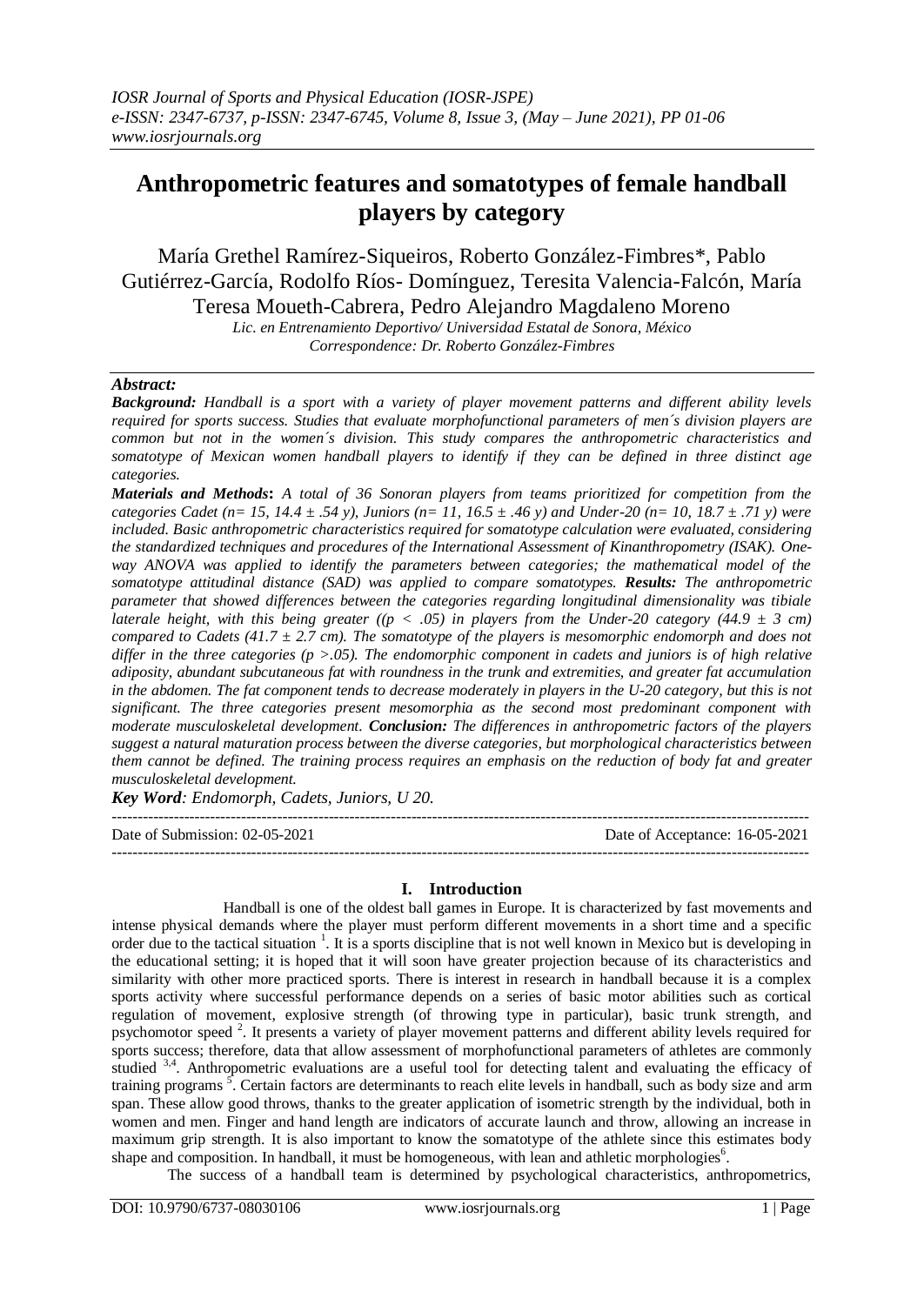physical performance, techniques, and tactics<sup>7</sup>. Hence, publications of handball players that refer to their body composition and somatotype and their physical aptitudes by playing position, category, and sports level are common in the men's division <sup>8,1,9,10</sup>. However, publications about the morphological characteristics of young women from training categories are scarce  $11,12,13$ , even in Latin America. Therefore, this study aims to identify the anthropometric and somatotype characteristics of young Mexican women handball players from the Cadet, Youth, and Under-20 categories and determine if these morphological characteristics can be defined between categories to achieve elite professional levels.

### **II. Materials and Methods**

**Study Design:** This is a descriptive observational cross-sectional study performed during the training period before the maximum national competition 2020.

**Subjects & selection method**: A total of 36 women from the women's handball division, with ages between 14 and 20 years that form the representative handball team of the Sonora State Sports Commission (CODESON, in Spanish) in Mexico participated. Inclusion criteria were voluntary participation of all Mexican athletes prioritized for competition in the Cadet (14-15 years), Youth (16-17 years), and Under-20 (18-20 years) categories according to the National Sports Commission classification (CONADE, 2020) and who officially belong to the team. Players who were not prioritized for the national competition phase were excluded. Since some participants were minors, both the players and their legal guardians voluntarily provided written informed consent where they agreed to participate. All of the procedures were in accord with the Declaration of Helsinki. Ethically, the methods used were innocuous and harmless, categorizing the research as minimal risk according to the Regulations of the General Health Law in Health Research Matters of Mexico.

**Procedure methodology.** All measurements and the protocol were performed according to the guidelines of The International Society for the Advancement of Kinanthropometry, ISAK<sup>14</sup>. Basic measurements of weight, height, sitting height, and arm span were made as well as diameters, perimeters, and skinfolds required for calculating somatotype considering standardized ISAK techniques and procedures.

Anthropometry. A SECA stadiometer model 21 and a SECA scale model 634 were used for measurements; a Rosscraft anthropometric tape, a Rosscraft pachymeter, and a Harpenden caliper were used for measuring skinfolds. Assessments in this study were performed by a Level II anthropometrist certified by ISAK.

Somatotype. The Carter and Heath method was used to determine the three components of somatotype in absolute values and somatocharts for graphic presentation. To determine the differences in somatotype between the categories, a tridimensional analysis employing a mathematical model was used to calculate *Somatotype Attitudinal Distance (*SAD*)* and the *Somatotype Attitudinal Mean (*SAM) since both confer more precise information when comparing the distance between somatotypes <sup>15</sup>. The latter concept was used to calculate the distance between somatype means of the categories using the tridimensional analysis.

#### **Statistical analysis**

Data were analyzed with the SPSS program v25.0 (IBM Corp., Armonk, NY, USA), and data distribution was analyzed with the Kolmogorov-Smirnov test. Descriptive data are shown as mean ± standard deviation. One-way ANOVA was used to assess differences in the morphological characteristics between categories. After verifying the homogeneity of variance, Tukey's post hoc test was applied. A *p*-value < .05 was considered the cutoff value of significance.

#### **III. Result**

The basic and anthropometric characteristics of the players for each category are shown in Table 1. No significant differences in the means of the parameters, body mass, height, sitting height, and arm span, were found. Tibia height was longer ( $p < .05$ ) in players from the Under-20 category (44.9  $\pm$  3 cm) than in Cadets  $(41.7 \pm 2.7$ cm). The rest of the body lengths did not have differences between the categories.

|                     | Category       |                |                |
|---------------------|----------------|----------------|----------------|
|                     | Cadets         | <b>Juniors</b> | $U-20$         |
| Parameter           | $(n = 15)$     | $(n=11)$       | $(n=10)$       |
| Age(y)              | $14.4 + .54**$ | $16.5 + 46**$  | $18.7 + .71**$ |
| Body Mass (kg)      | $58.6 + 6.5$   | $65.6 + 13.4$  | $63.4 + 11.6$  |
| Body Height (cm)    | $161.3 + 4.2$  | $162.4 + 5.2$  | $165.0 + 5.0$  |
| Sitting height (cm) | $85.4 + 2.5$   | $86.9 \pm 2.8$ | $86.9 \pm 2.4$ |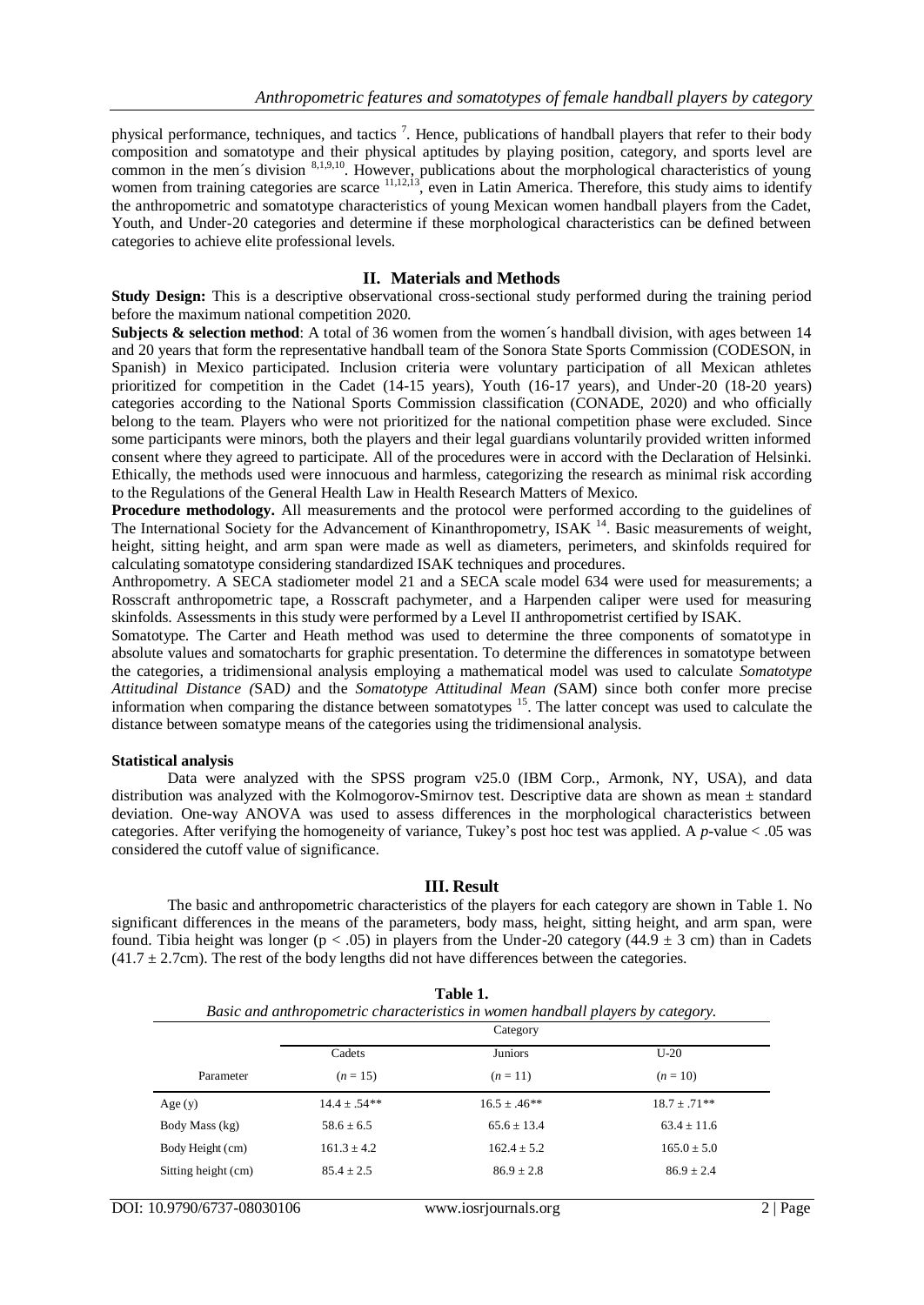| Anthropometric features and somatotypes of female handball players by category |  |
|--------------------------------------------------------------------------------|--|
|                                                                                |  |

| Arm span (cm)        | $164.3 \pm 6.3$ | $164.5 \pm 7.7$ | $169.4 \pm 8.1$ |
|----------------------|-----------------|-----------------|-----------------|
| $A-R$ (cm)           | $30.5 \pm 1.4$  | $30.5 \pm 1.9$  | $30.7 \pm 1.6$  |
| $R-S$ (cm)           | $24.3 \pm 2.9$  | $23.4 \pm 1.3$  | $23.9 \pm 1.4$  |
| $Ms-D$ (cm)          | $18.4 \pm 1$    | $17.9 \pm 0.8$  | $18.9 \pm 1.1$  |
| $I-H$ (cm)           | $93.8 \pm 4.9$  | $93.3 \pm 6$    | $96.1 \pm 6$    |
| $Tr-H$ (cm)          | $85.1 \pm 3.7$  | $86.7 \pm 5.4$  | $87.6 \pm 2.5$  |
| $Tro-tib(cm)$        | $43.3 \pm 2.7$  | $44.6 \pm 3.5$  | $43.7 \pm 1.5$  |
| $Tib-H$ (cm)         | $41.7 \pm 2.7$  | $42.3 \pm 1.7$  | $44.9 \pm 3^*$  |
| Foot-L(cm)           | $25.2 \pm 2.4$  | $24.3 \pm 0.8$  | $24.7 \pm 1.1$  |
| Tib med-sph tib (cm) | $35.4 \pm 2.3$  | $35.4 \pm 2.3$  | $36.7 \pm 2.8$  |
|                      |                 |                 |                 |

*Note:*  $* = p < .05$  *Cadets vs U 20;*  $** p < .01$ 

*A-R = Acromiale-Radiale, R-S = Radiale-Stylion, Ms-D = MidStylion-Dactylion, I-H = Iliospinale Height, Tr-H =* 

*Trochanterion-Height, Tro-tib = Trochanterion-Tibiale laterale, Tib-H = Tibiale laterale Height, Foot-L=Foot Length, Tib med - sph tib = tibiale mediale–sphyirion tibiale,.*

The tridimensional somatype analysis for the three categories was interpreted as a mesomorphic endomorph, where the endomorphy component was predominant, followed by mesomorph (Table 2). The Cadet and Youth categories had high relative adiposity, abundant subcutaneous fat with roundness in the trunk and extremities, and greater fat accumulation in the abdomen. The players from the Under-20 category had a moderate endomorphic component where subcutaneous fat covers the muscle and bone contours with a softer appearance.

The three categories present mesomorphy as the second most predominant component with moderate musculoskeletal development. When comparing the categories with the mathematical model of SAD and SAM, no significant differences were found between the three categories.

**Table 2.** 

| radie 2.<br>Somatotype of handball players by category. |                     |                      |  |  |  |
|---------------------------------------------------------|---------------------|----------------------|--|--|--|
| Category                                                |                     |                      |  |  |  |
| Cadets<br>$(n = 15)$                                    | Juniors<br>$(n=11)$ | $U-20$<br>$(n = 10)$ |  |  |  |
| $5.1 \pm 1.7$                                           | $5.4 \pm 1.4$       | $4.4 \pm 1.5$        |  |  |  |
| $3.4 \pm 1$                                             | $3.7 \pm 1.2$       | $3.4 \pm 1.2$        |  |  |  |
| $1.9 \pm 1.1$                                           | $1.5 \pm 0.9$       | $2.1 \pm 1$          |  |  |  |
| .58                                                     | .72                 | 1.2                  |  |  |  |
| 2.0                                                     | 2.0                 | 2.0                  |  |  |  |
|                                                         |                     |                      |  |  |  |

*Note:* SAD=Somatotype Attitudinal Distance; SAM= Somatotype Attitudinal Media

The graphical analysis using the somatochart of the players where the points of each somatotype and the mean somatotype of the three categories are represented is shown in Figure 1.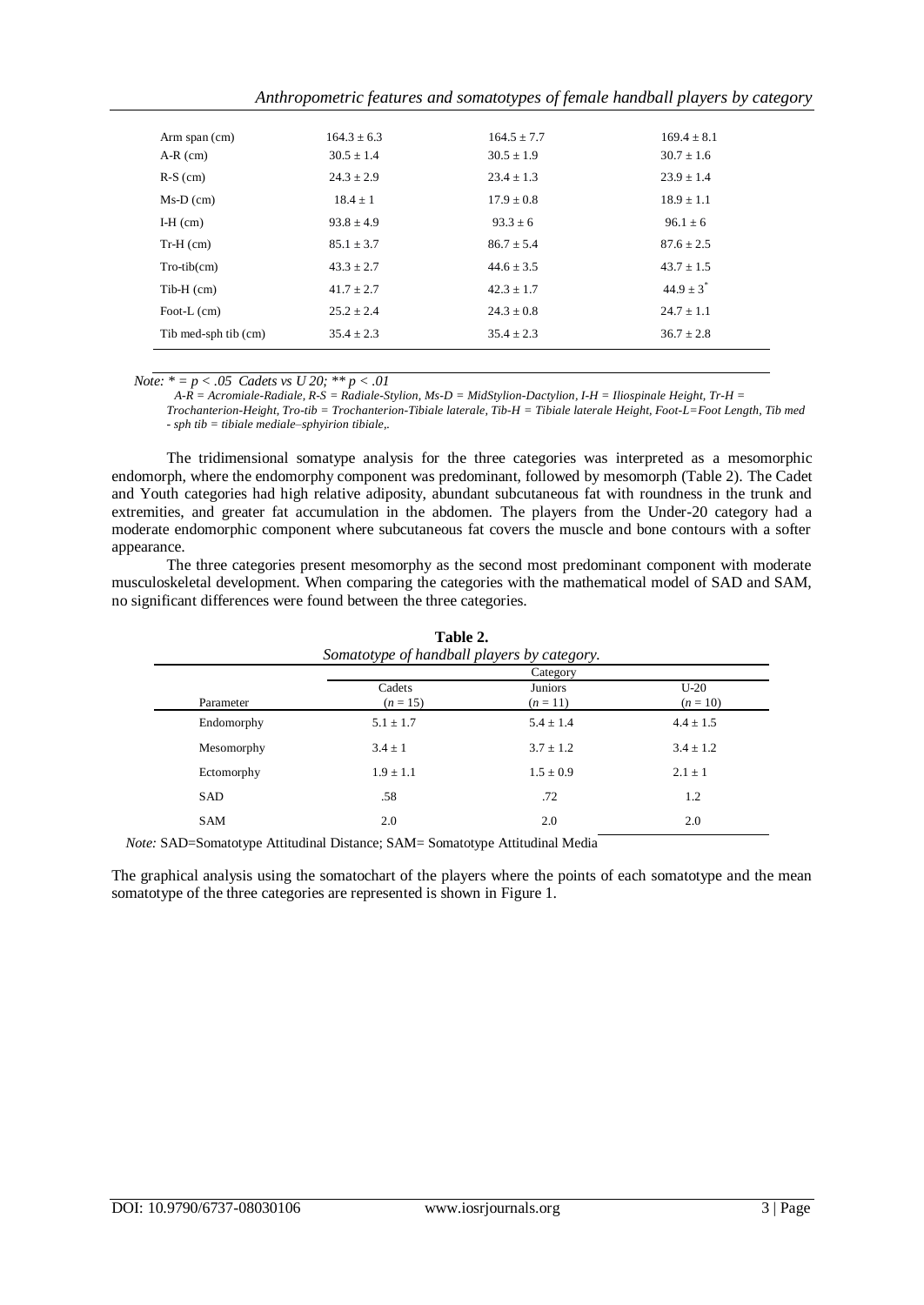

Figure 1. Somatotype distribution for Mexican female players by category

## **IV. Discussion**

This research aimed to evaluate the anthropometric characteristics and somatotype of handball players and identify if these are different between the Cadet, Junior, and U-20 categories. Within the basic anthropometric characteristics, body height was considered a key physical parameter for performance and success in handball <sup>1617</sup> <sup>18</sup> 8. Therefore, it is important to analyze how this variable acts in the different evaluated ages. Considering that the main increase in body height in girls occurs from 11 to 13 years and after 14 it decelerates, it is convenient to identify the maximum mean height at 18 years since girls reach 98% of their final height at the age of 16.5 years and visible growth stops around 18 years <sup>11,19</sup>. The mean height of the players from the sample did not show significant differences between the categories. This finding could mean that these teams have not considered height as a key criterion in the selection process which could impact international competitions. The height of the players from the U-20 category of our sample is lower than that of their Chilean Latin American peers  $(167.7 \pm 7 \text{ cm})^{20}$  and their European counterparts. Top elite Danish (176.3±6.6 cm) and Croatian players (172.02±6.74 cm) are taller, and also their European peers, Czechs, Greeks, and Spaniards<sup>21</sup>. The only parameter that showed differences between the categories was the tibia, which was longer in the U-20 category than the Cadets ( $p < .05$ ); however, this difference was not defined in the longitudinal body dimensionality between the age groups.

Body mass was another parameter that has marked a high-performance definition in handball. Other studies have recorded that top elite players are usually heavier with a high lean component when compared with their counterparts from a lower sports level <sup>123</sup>. Studies that compare the Cadet and Junior categories show differences between the players' body mass; the players from the Junior category are heavier and leaner <sup>13</sup>. The players from this study had a similar body mass; no differences were found when comparing weight between categories. Information about body mass alone is not a parameter that defines its impact on player performance; it must be complemented with the relationship between components  $21$ . Body mass can influence an athlete's velocity, resistance, and power, while body composition can affect strength and agility. A greater muscle mass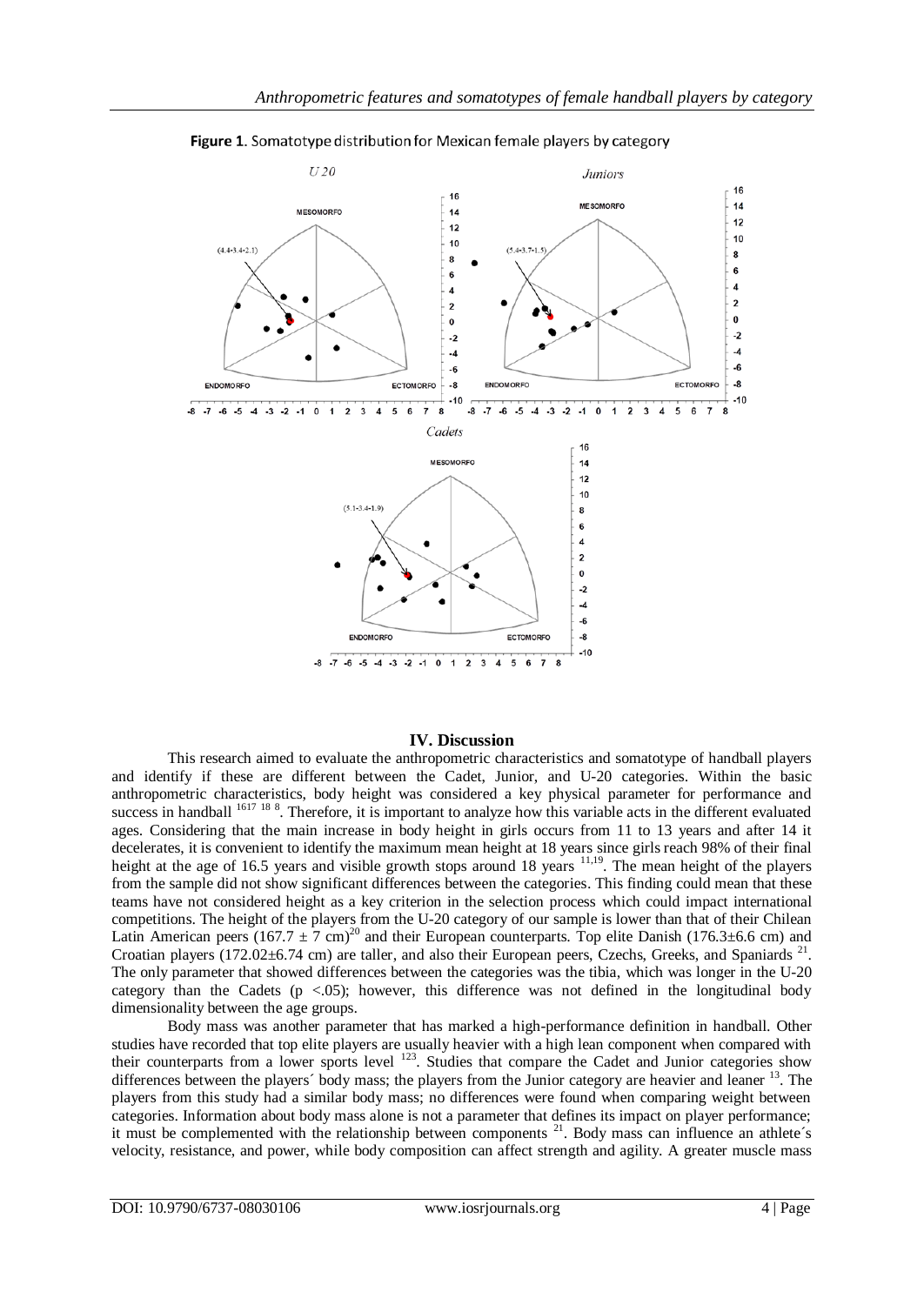is an advantage in sports like handball, where speed is a large part of its essence<sup>3</sup>. Body mass is a parameter that can be transformed under the influence of training and nutritional intervention  $22$ .

The mean somatotype of the players did not show statistical differences between the categories when compared and when the tridimensional analysis was performed using SAM, where the players´ bodies showed an endomorphic followed by a mesomorphic predominance. In a study of Croatian handball players  $\frac{11}{11}$ , the somatotype of the Cadet category was analyzed. The players presented an endomorph-mesomorph somatotype with moderate adiposity and moderate musculoskeletal development. This finding was in contrast with the cadet category players from our sample who presented an endomorphic component with relatively high adiposity. In another study with European Youth category players <sup>12</sup>, a comparison was made between different sports levels; the top elite players have a central somatotype where the three components are in equal proportion. The elite and non-elite players had an endo-mesomorphic somatotype with a dominance of the endomorphic component like the players in our study from the same category, but they did not have a high fat component. The high fat component has a negative impact on the players´ performance due to an additional burden thus imposed on organism function, reducing the running speed, jump efficiency, resistance, and agility of the players <sup>21,19</sup>.

Carter <sup>23</sup> states that changes in endomorphy and mesomorphy also influence ectomorphy, and it is not easy to identify which variables affect the somatotype in these ages since they can be genetic, growth hormone, nutritional, or physical activity per se. Therefore, it is important to evaluate the data of our athletes regarding international references and influence those that are modifiable as part of the key elements to achieve maximum sports performance.

#### **V. Conclusion**

The findings of this study reveal that there are different anthropometric factors in the players of this sample that suggest the involvement of a natural maturation process when comparing categories. The players present a similar somatotype; thus, there is no definition of morphological components in the different age groups. Considering that several factors affect somatotype and that not all are controllable, it is necessary to orient training towards reducing the fat component and increasing musculoskeletal development in the players to drive body structures towards a similar prototype that successful handball players have. **Conflict of interest:** The authors reported no conflict of interest

**Acknowledgement:** This work had financial support of a Mexican government grant by PRODEP with folio number CESUES-EXB-067.

#### **References**

- [1]. Gorostiaga E, Ibañez J, Ruesta MT, Granados C, Izquierdo M. Diferencias en la condición física y en el lanzamiento entre jugadores de balonmano de elite y amateur. E-Balonmano.com. 2009;5(2):57–64.
- [2]. Katić R, Čavala M, Srhoj V. Biomotor structures in elite female handball players according to performance. Coll Antropol. 2007;31(1):795–801.
- [3]. Martínez-Rodríguez A, Martínez-Olcina M, Hernández-García M, Rubio-Arias J., Sánchez-Sánchez, J Sánchez-Sáez JA. Archivos de medicina del deporte : publicación de la Federación Española de Medicina del Deporte. Arch Med del Deport. 2020;37(195):52– 61.
- [4]. Manchado C, Tortosa-Martínez J, Vila H, Ferragut C, Platen P. Performance factors in women's team handball: Physical and physiological aspects-a review. J Strength Cond Res. 2013;27(6):1708–19.
- [5]. Alarcón-Jimenez J, Pardo-Ibáñez A, Romero FJ, Gámez J, Soriano JM, Villarón-Casales C. Kinanthropometric Assessment of Individual, Collective and Fight Sport Players from the Spanish National Sport Technification Program. Int J Morphol. 2020 Aug;38(4):888–93.
- [6]. García J, Cañadas M, Parejo I. Una revisión sobre la detección y selección del talento en balonmano. [A review about talent identification and development in handball]. E-balonmano.com Rev Ciencias del Deport. 2009;3(3):39–46.
- [7]. Vila H, Manchado C, Rodriguez N, Abraldes JA, Alcaraz P, Ferragut AC. Anthropometric profile, vertical jump, and throwing velocity in elite female handball players by playing positions.
- [8]. Rousanoglou EN, Noutsos KS, Bayios IA. Playing level and playing position differences of anthropometric and physical fitness characteristics in elite junior handball players. J Sports Med Phys Fitness. 2014;
- [9]. Zapartidis I, Kororos P, Vareltzis I, Toganidis T, Christodoulidis T, Skoufas D. Profile of young female handball players by playing position. Serbian J Sport Sci. 2009;3(2):53–60.
- [10]. Massuca L, Branco B, Miarka B, Fragoso I. Physical fitness attributes of team-handball players are related to playing position and performance level. Asian J Sports Med. 2015;6(1):2–6.
- [11]. Bojić-Ćaćić L, Vuleta D, Milanović D. Position-related differences in morphological characteristics of U14 female handball players. Kinesiology. 2018;50(2):235–42.
- [12]. Moss SL, McWhannell N, Michalsik LB, Twist C. Anthropometric and physical performance characteristics of top-elite, elite and non-elite youth female team handball players. J Sports Sci. 2015;33(17):1780–9.
- [13]. Siquier-Coll, J.; Grijota, F. J.; Bartolomé, I.; Montero, J.; Muñoz D (2020). Categorías Anthropometric and Physical Condition Analysis of Young Female Handball Players . Difference Between Categories. 2020;12(3):364–73.
- [14]. Stewart A, Marfell-Jones M, Olds T de RH. International protocol for anthropometric assessment. Portsngdom: ISAK; 2011.
- [15]. Carter JE. The Heath-Carter Anthropometric Somatotype Instruction Manual. Departament of Exercise and Nutritional Science, San Diego State University; 2002.
- [16]. Martín-Matillas M, Valadés D, Hernández-Hernández E, Olea-Serrano F, Sjöström M, Delgado-Fernández M, et al. Anthropometric, body composition and somatotype characteristics of elite female volleyball players from the highest Spanish league. 2013;